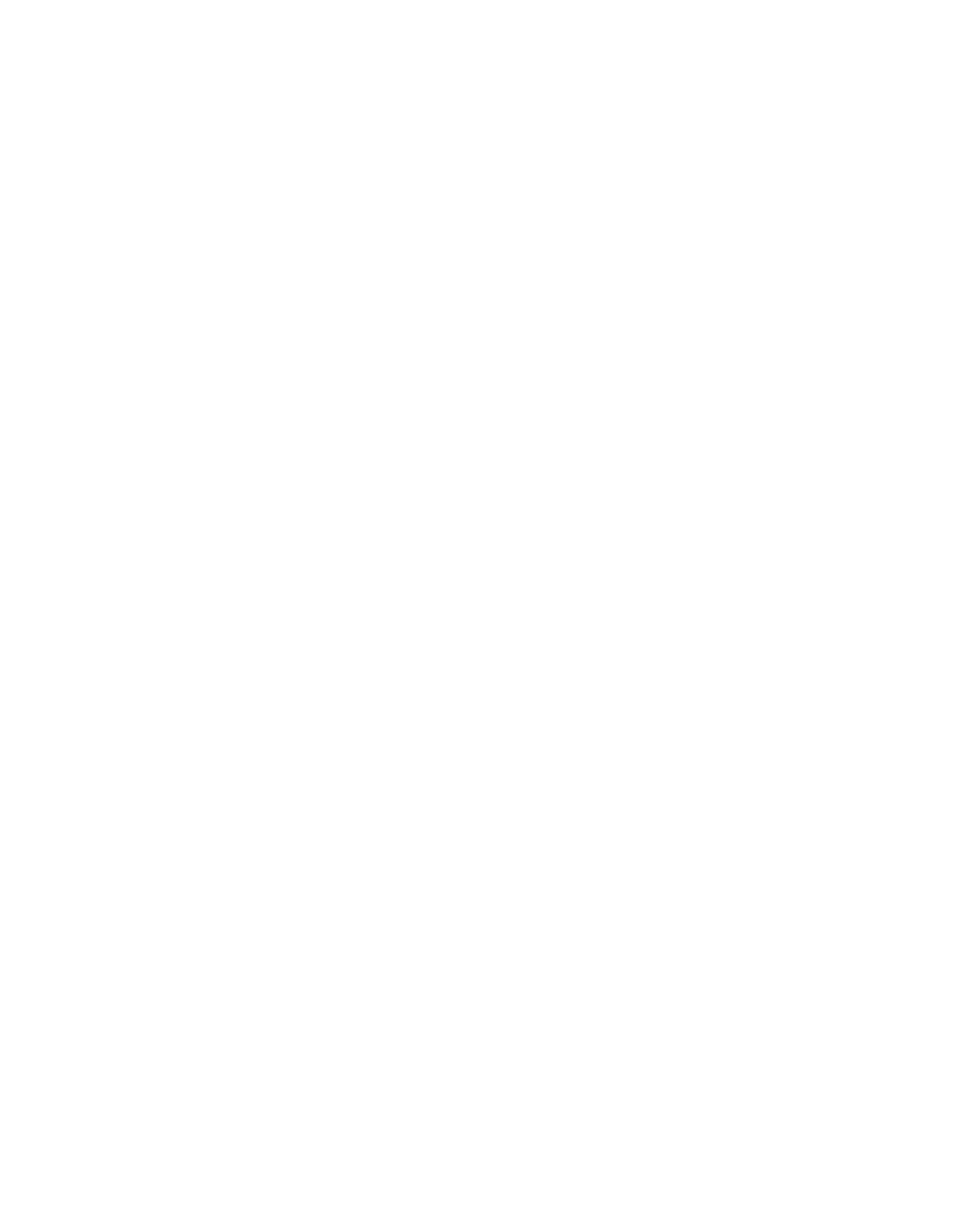#### **In the case of Petrović v. Serbia,**

The European Court of Human Rights (Second Section), sitting as a Committee composed of:

Paulo Pinto de Albuquerque, *President,* 

Dragoljub Popović,

Helen Keller, *judges,*

and Stephen Phillips, *Acting Deputy Section Registrar,*

Having deliberated in private on 28 January 2014,

Delivers the following judgment, which was adopted on that date:

### PROCEDURE

1. The case originated in an application (no. 75280/10) against the Republic of Serbia lodged with the Court under Article 34 of the Convention for the Protection of Human Rights and Fundamental Freedoms ("the Convention") by a Serbian national, Mr Dragan Petrović ("the applicant"), on 2 December 2010.

2. The Serbian Government ("the Government") were represented by their Agent, Mr S. Carić.

3. On 30 March 2012 the application was communicated to the Government.

## THE FACTS

## I. THE CIRCUMSTANCES OF THE CASE

### **A. Introduction**

4. The applicant was born in 1964 and lives in Šabac.

5. The applicant was employed by "*Zorka -mineralna đubriva*" AD, a socially/State-owned company based in Šabac (hereinafter – "the debtor").

#### **B. The applicant's proceedings**

6. On 3 July 2003 the Šabac Municipal Court ordered the debtor to pay the applicant certain sums in respect of salary arrears and procedural costs. On the same date the judgment became final.

7. On 17 May 2007 the applicant lodged an application for the enforcement of the above court decision with the Šabac Municipal Court.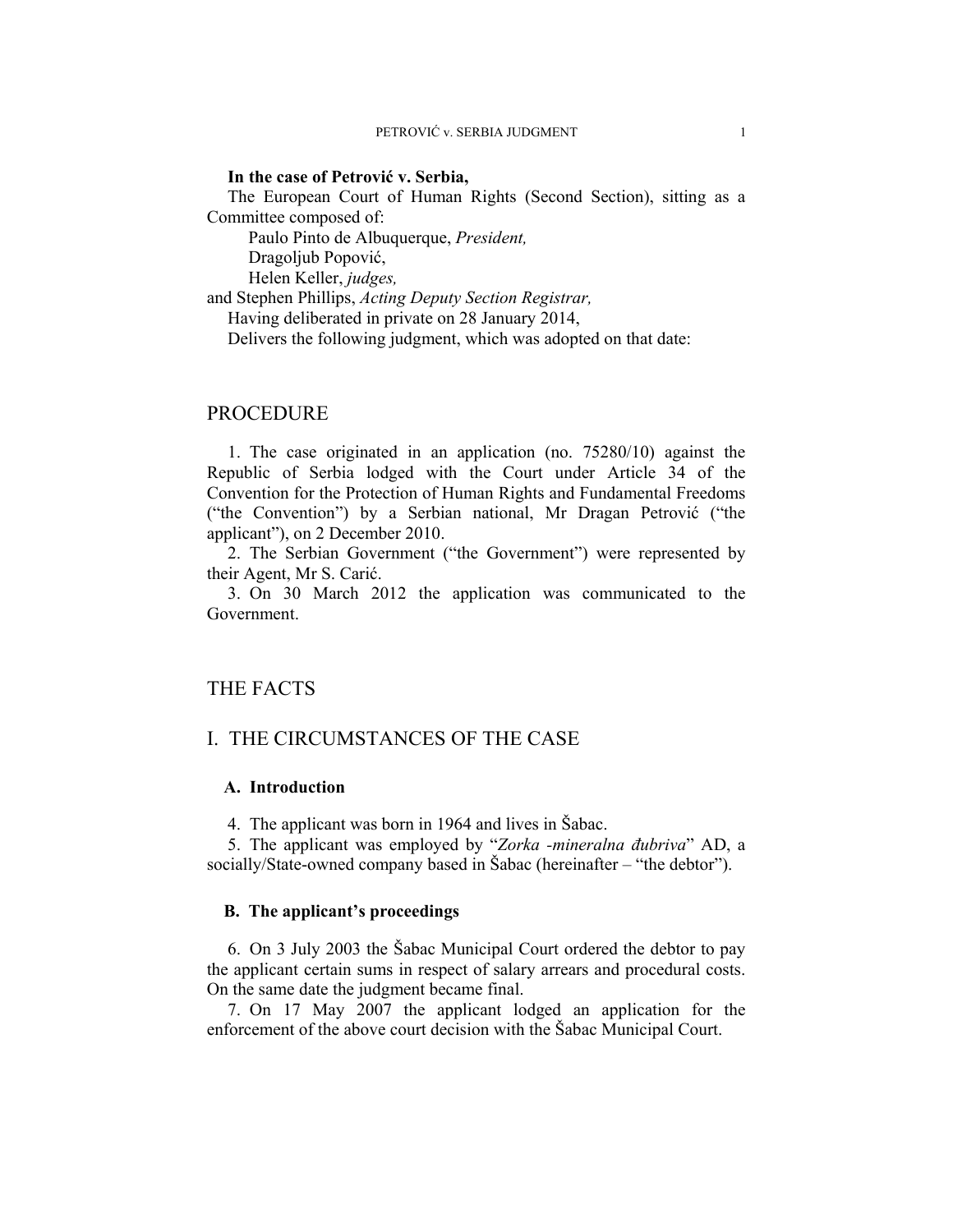8. On 18 May 2007 the court allowed the application and issued an enforcement order.

9. On 19 February 2008 the enforcement proceedings were stayed because the debtor was undergoing restructuring.

10. On 2 March 2010 the applicant urged the court to continue the enforcement proceedings.

11. On 1 June 2010 the court informed the applicant that the debtor was still undergoing restructuring and that therefore the enforcement proceedings could not be continued.

### **C. The debtor's status**

12. On 10 July 2002 the Privatisation Agency ordered the restructuring of the debtor as part of privatisation process. The restructuring of the debtor is still ongoing.

### II. RELEVANT DOMESTIC LAW

13. The relevant domestic law was set out in the Court's judgments of *EVT Company v. Serbia* (no. 3102/05, §§ 26 and 27, 21 June 2007); *Marčić and Others v. Serbia* (no. 17556/05, § 29, 30 October 2007); R. *Kačapor and Others v. Serbia* (nos. 2269/06, 3041/06, 3042/06, 3043/06, 3045/06 and 3046/06, 15 January 2008, §§ 57-82); *Vlahović v. Serbia* (no. 42619/04, §§37-47, 16 December 2008); *Crnišanin and Others v. Serbia* (nos. 35835/05, 43548/05, 43569/05 and 36986/06, 13 January 2009, §§ 100-104); *Adamović v. Serbia,* (no. 41703/06, §§ 17-22, 2 October 2012); and *Marinković v. Serbia* ((dec.) no. 5353/11, 29 January 2013, §§ 26-29 and §§ 31-44).

## THE LAW

## I. ALLEGED VIOLATION OF ARTICLES 6 AND 13 OF THE **CONVENTION**

14. The applicant complained about the respondent State's failure to enforce a final judgment rendered in his favour against the debtor. He relied on Articles 6 and 13 of the Convention which, in so far as relevant, read as follows: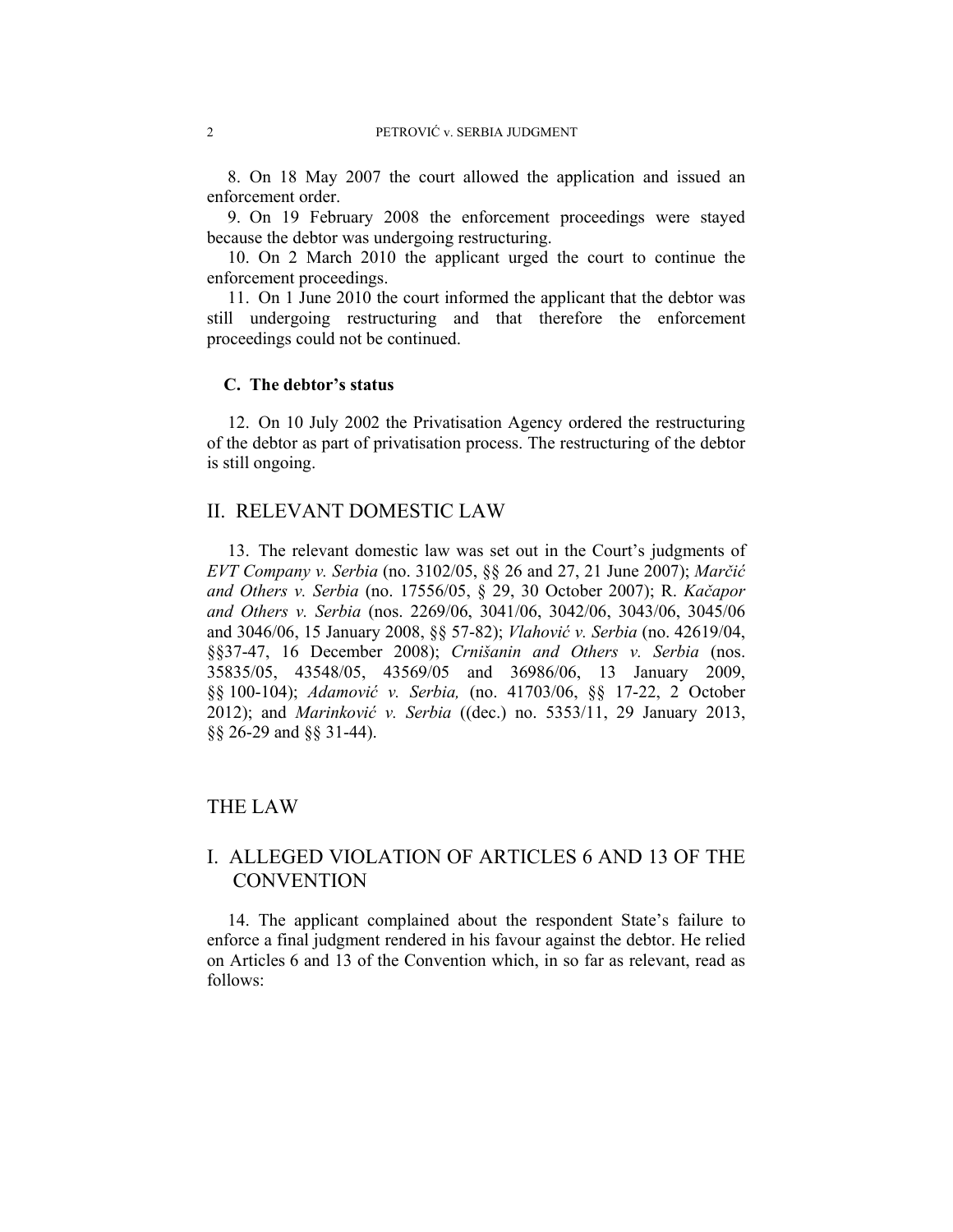#### **Article 6 § 1**

"In the determination of his civil rights and obligations ..., everyone is entitled to a fair and public hearing within a reasonable time by an independent and impartial tribunal established by law."

#### **Article 13**

"Everyone whose rights and freedoms as set forth in [the] Convention are violated shall have an effective remedy before a national authority notwithstanding that the violation has been committed by persons acting in an official capacity."

#### **A. Admissibility**

### *1. The six-month rule*

15. The Government submitted that the enforcement proceedings had been terminated on 19 February 2008 and that this decision was final. They maintained the since the applicant had lodged his application on 2 December 2010 his application should be rejected as lodged out of time.

16. The applicant disagreed.

17. The Court observes that the enforcement proceeding against the debtor were temporarily stayed until the completion of restructuring of the debtor and that the process of restructuring of the debtor has still not ended. It is further noted that the present case concerns the non-enforcement of the final domestic judgment in the applicant's favour. The judgment at issue became final in 2003 and remains unenforced to the present day. The Court therefore rejects the Government's objection.

#### *2. Exhaustion of domestic remedies*

18. The Government submitted that the applicant should have lodged an appeal against the decision of the court to stay the enforcement proceedings of 19 February 2008. The Government further argued that the applicant should have lodged a constitutional appeal.

19. In relation to the Government's first argument, the Court reiterates that, in principle, when an applicant obtains a final judgment against a Statecontrolled entity, he or she is only required to file a request for the enforcement of that judgment to the competent court or, in case of liquidation or insolvency proceedings against the debtor, to report his or her claims to the administration of the debtor (see *R. Kačapor and Others,* cited above, §§ 109-112). It further notes that the applicant urged the Municipal Court to continue the proceedings on 2 March 2010 and the court informed him that the enforcement proceedings could not be continued because of the restructuring of the debtor. Finally, it observes that the domestic law applicable at the relevant time provided that a company undergoing restructuring could not be be subjected to enforcement proceedings. The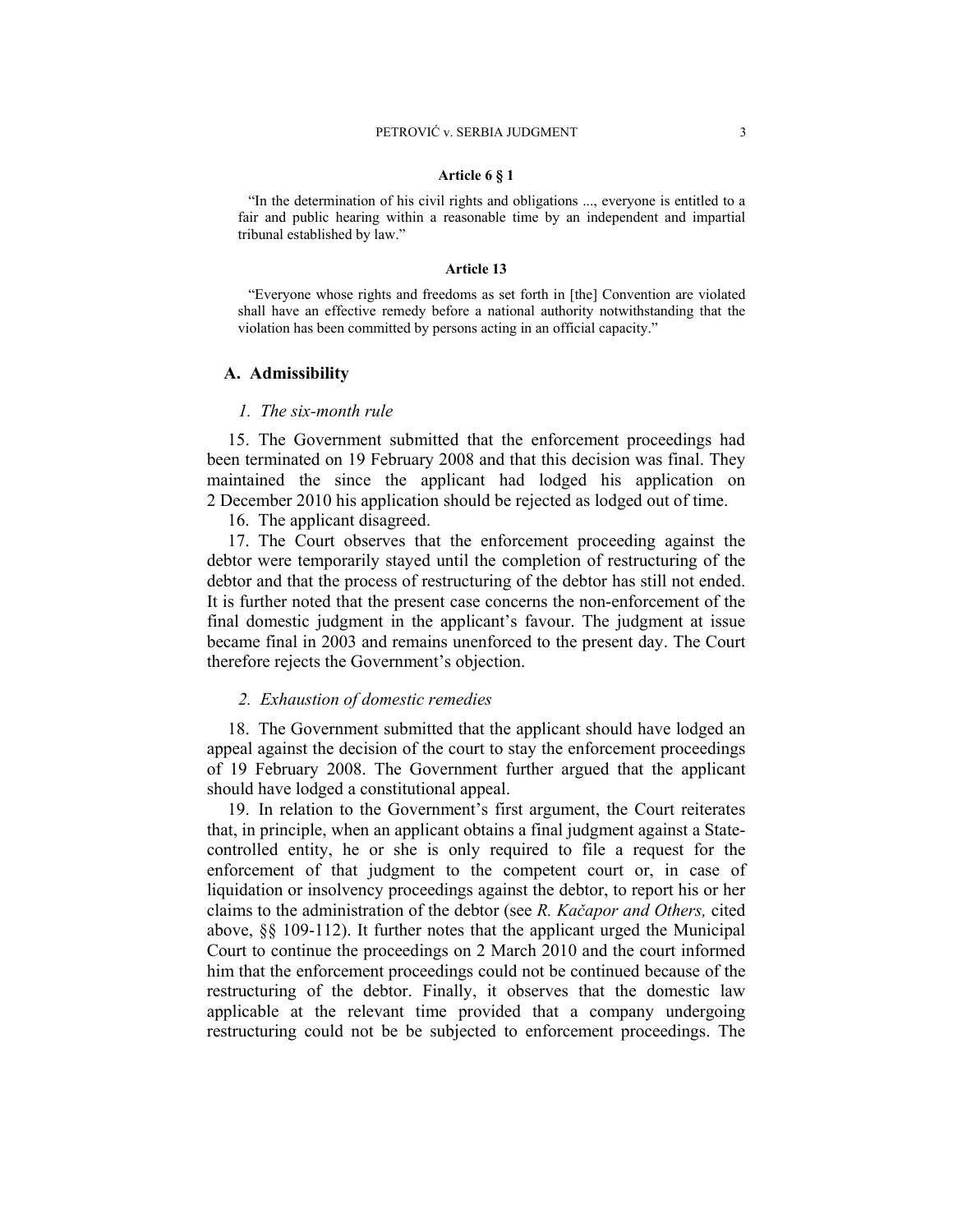Court therefore does not accept that an appeal against the decision of 19 February 2008 could have been successful.

20. In relation to the Government's second argument, it is observed that this Court has already held that a constitutional appeal cannot be considered effective in cases involving the respondent State's liability for the nonenforcement of judgments against socially/State-owned companies undergoing restructuring (see *Marinković v. Serbia,* cited above, § 58). Since the debtor is a socially/State-owned company undergoing restructuring, the Court sees no reason to hold otherwise in the present case.

21. It follows that the Government's objections concerning the exhaustion of domestic remedies must be dismissed.

#### *3. Compatibility ratione personae*

22. The Government argued that the State could not be held responsible for the debtor in the present case which was a separate legal entity not controlled by the State.

23. The Court has already held in comparable cases against Serbia that the State is liable for debts of socially/State-owned companies (see, for example, *R. Kačapor and Others,* cited above*,* §§ 97-98, *Rašković and Milunović v. Serbia*, nos. 1789/07 and 28058/07, § 71, 31 May 2011, and *Adamović v. Serbia*, cited above, § 31).The Court sees no reason to depart from that jurisprudence in the present case. Consequently, this argument must be rejected.

#### *4. Conclusion*

24. The Court notes that this complaint is not manifestly ill-founded within the meaning of Article 35  $\S$  3 (a) of the Convention. It further notes that it is not inadmissible on any other grounds. It must therefore be declared admissible.

#### **B. Merits**

25. The Court notes that the domestic judgment in the applicant's favour became final on 3 July 2003. The applicant sought enforcement on 17 May 2007. However, it has not been enforced until the present day.

26. The Court has frequently found violations of Article 6 of the Convention in cases raising issues similar to those raised in the present case (see *R. Kačapor and Others*, cited above, §§ 115-116, and *Crnišanin and Others,* cited above, § 124).

27. Having examined all the material submitted to it, the Court considers that the Government have not put forward any fact or convincing argument capable of persuading it to reach a different conclusion in the present case. There has, accordingly, been a violation of Article 6 § 1 of the Convention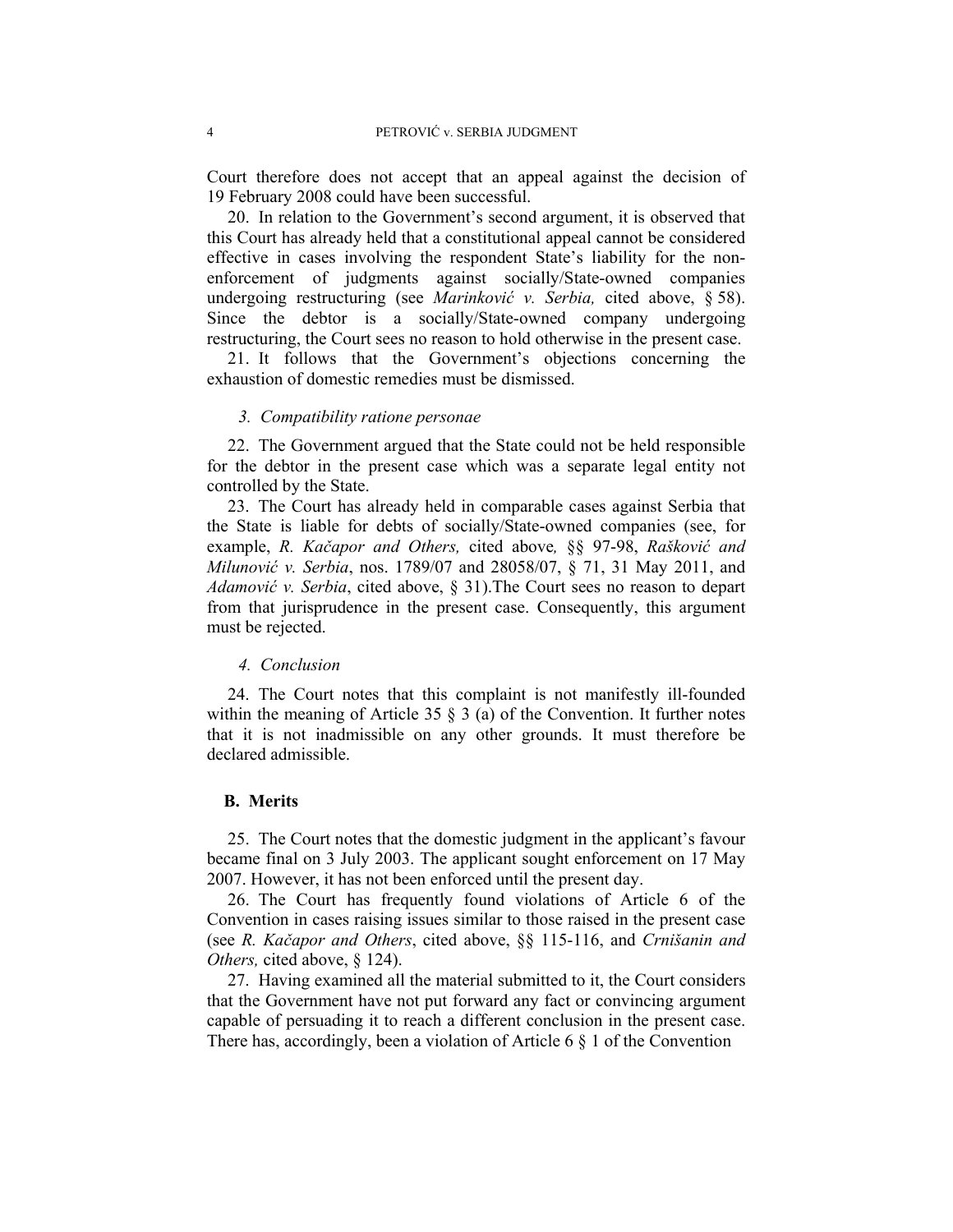28. The Court does not find it necessary in the circumstances of this case to examine essentially the same complaint under Article 13 of the Convention (see *mutatis mutandis, Kin-Stib and Majkić v. Serbia*, no. 12312/05, § 90, 20 April 2010).

## II. ALLEGED VIOLATION OF ARTICLE 3 OF THE **CONVENTION**

29. The applicant also complained about the non-enforcement of the same domestic decision in his favour under Article 3 of the Convention which reads as follows:

#### **Article 3**

"No one shall be subjected to torture or to inhuman or degrading treatment or punishment."

30. There is no evidence that the applicant has been subjected to treatment contrary to Article 3 of the Convention. It follows that this complaint is manifestly ill-founded and must be rejected in accordance with Article 35 §§ 3 and 4 of the Convention.

## III. APPLICATION OF ARTICLE 41 OF THE CONVENTION

31. Article 41 of the Convention provides:

"If the Court finds that there has been a violation of the Convention or the Protocols thereto, and if the internal law of the High Contracting Party concerned allows only partial reparation to be made, the Court shall, if necessary, afford just satisfaction to

#### **A. Damage, costs and expenses**

32. The applicant requested that the State be ordered to pay the sums awarded by the final judgment rendered in his favour and 6,250 euros (EUR) in respect of pecuniary and non-pecuniary damage as well as costs and expenses.

33. The Government considered the claims excessive and unjustified.

34. Having regard to the violations found in the present case and its own case-law (see *R. Kačapor and Others,* cited above, §§ 123-126, and *Crnišanin and Others*, cited above, § 139), the Court considers that the applicant's claims for pecuniary damage concerning the payment of the outstanding judgment debt must be accepted. The Government shall therefore pay the applicant the sums awarded in the final domestic judgment under consideration in the present case, less any amounts which may have already been paid in respect of the said judgment. As far as the applicant's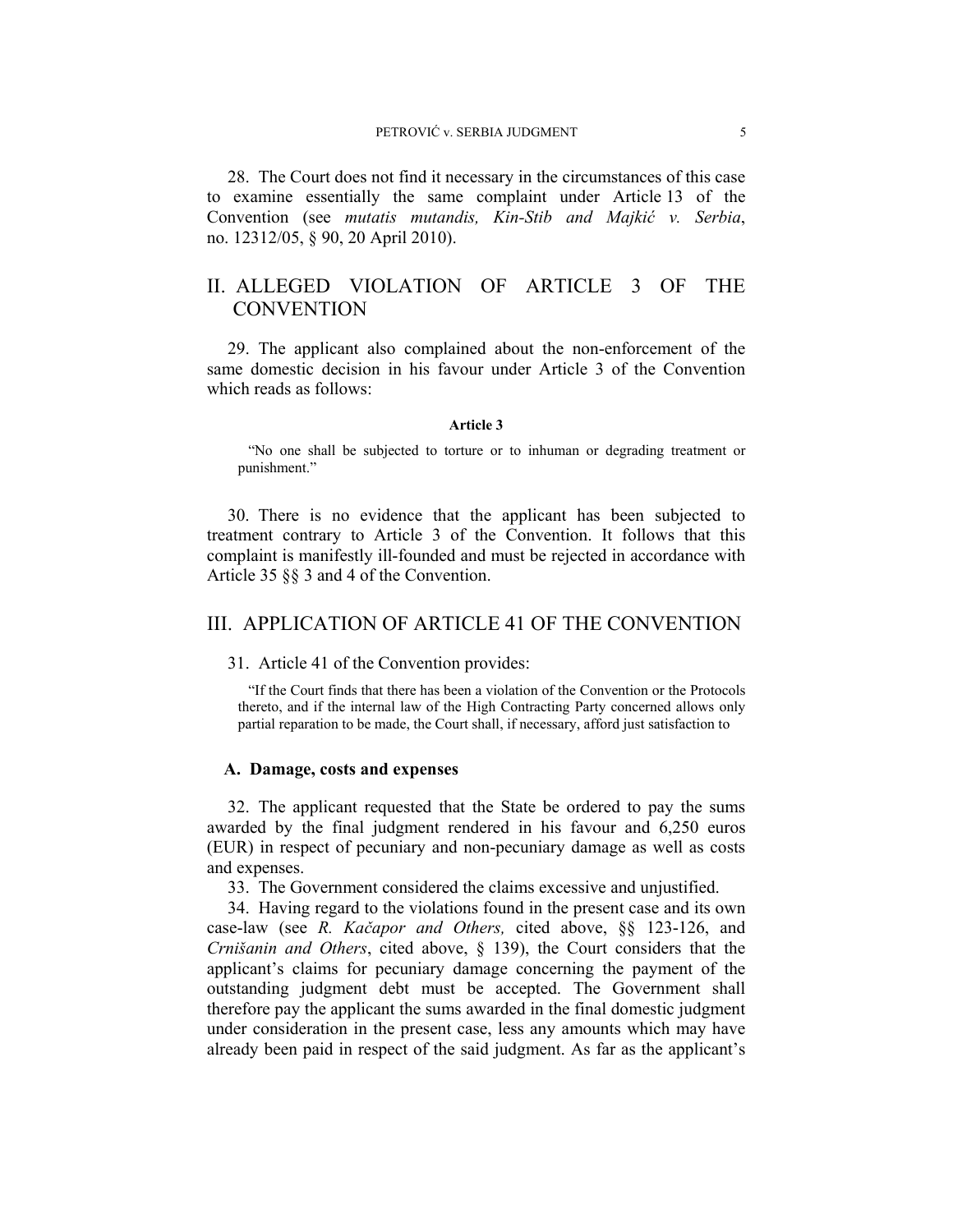additional claim for pecuniary damage is concerned, the Court does not discern any causal link between the violation found and the pecuniary damage alleged; it therefore rejects this claim.

35. As regards non-pecuniary damage, the Court considers that the applicant sustained some non-pecuniary loss arising from the breaches of the Convention found in this case. Making its assessment on an equitable basis, as required by Article 41 of the Convention, the Court considers it reasonable and equitable to award EUR 2,000 to the applicant. This sum is to cover any non-pecuniary damage, as well as costs and expenses.

### **B. Default interest**

36. The Court considers it appropriate that the default interest rate should be based on the marginal lending rate of the European Central Bank, to which should be added three percentage points.

## FOR THESE REASONS, THE COURT, UNANIMOUSLY,

- 1. *Declares* the complaints under Articles 6 and 13 of the Convention and admissible and the remainder of the application inadmissible;
- 2. *Holds* that there has been a violation of Article 6 of the Convention;
- 3. *Holds* that there is no need to examine the complaint under Article 13 of the Convention;
- 4. *Holds*

(a) that the respondent State shall, from its own funds and within three months, pay the applicant, the sums awarded in the final judgment under consideration in the present case, less any amounts which may have already been paid on the basis of the said judgment;

(b) that the respondent State is to pay the applicant, within the same period, EUR 2,000 (two thousand euros) in respect of non-pecuniary damage, costs and expenses, plus any tax that may be chargeable to the applicant, which is to be converted into the currency of the respondent State at the rate applicable at the date of settlement;

(c) that from the expiry of the above-mentioned three months until settlement simple interest shall be payable on the above amounts at a rate equal to the marginal lending rate of the European Central Bank during the default period plus three percentage points;

5. *Dismisses* the remainder of the applicant's claim for just satisfaction.